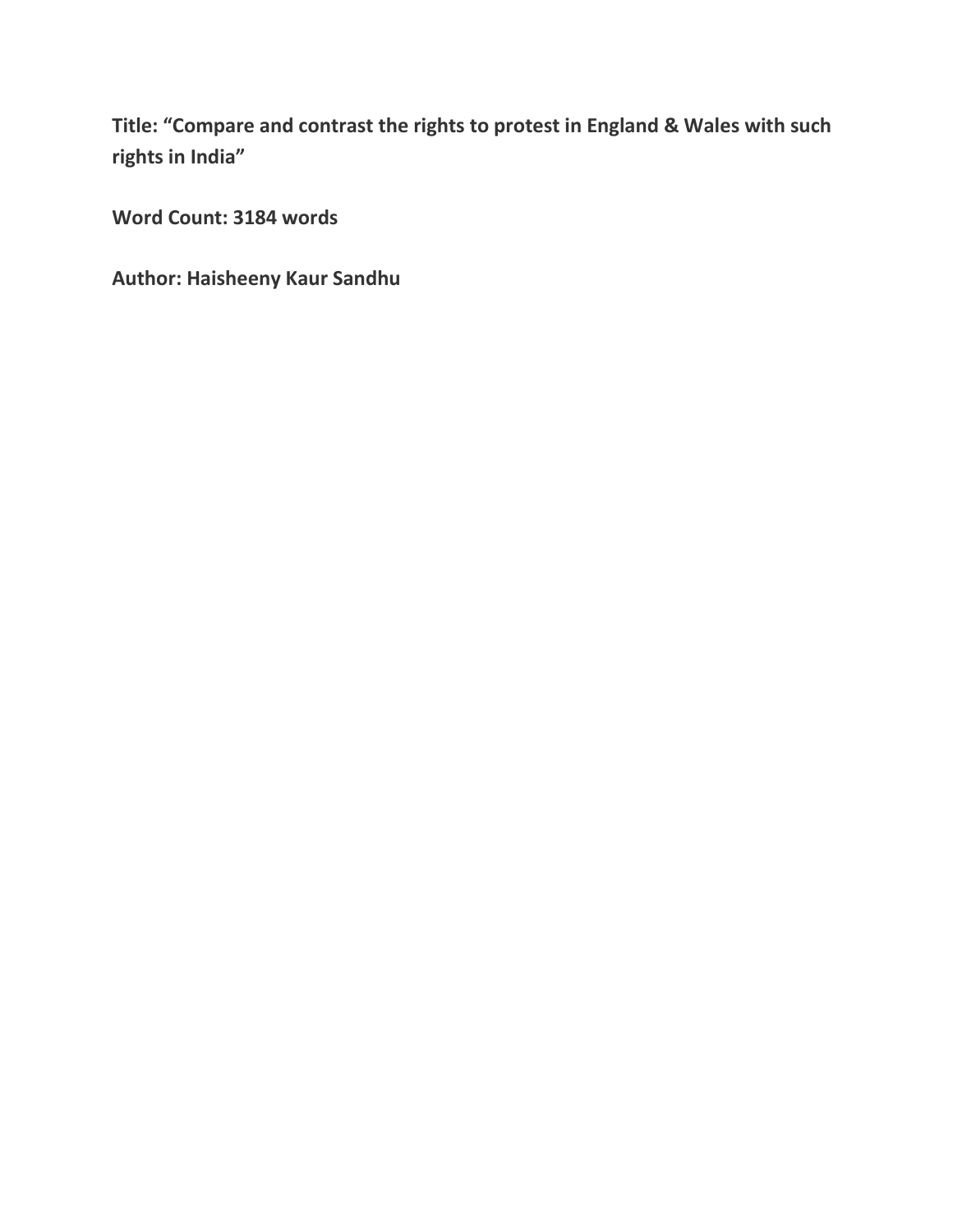#### Introduction

One of the most basic and fundamental human rights is the right to protest. The ending of slavery and the extension of rights to women and minorities are some instances which portray simply how instrumental and fundamental protests have been for hundreds of years. This essay will discuss the roots and current legal standing of the rights to protest followed by an in-depth analysis of the rights to protest in England and Wales, as well as in India. Finally, this essay will also assess jurisprudence based on the Sikh spiritual and political tradition and how it would address the right to protest. The essay will then conclude that despite the limitations present in the laws on the rights to protest, we as human beings have a role to play through Sikh jurisprudence, which is primarily concerned with bringing peace into the world through equality and achieving spiritual elevation and material happiness in the world.

### What is the Right to Protest?

The right to protest is the right to conduct a peaceful assembly and is the fundamental principle of any democracy. According to the Black Law's dictionary, a protest is a formal declaration made by a person interested or concerned about some act to be done, or already performed, and expresses his dissent or approval towards the  $act<sup>1</sup>$  $act<sup>1</sup>$  $act<sup>1</sup>$  Taking on the strong and rich and powerful has been a tradition for decades now as they change that we see from the powerful is typically a consequence of the struggle and sacrifice of those below.<sup>[2](#page-1-1)</sup> Protest is as strong a weapon of

<span id="page-1-0"></span><sup>1</sup> https://thelawdictionary.org/protest/

<span id="page-1-1"></span> $2$  'The people are revolting - the history of protest', BBC UK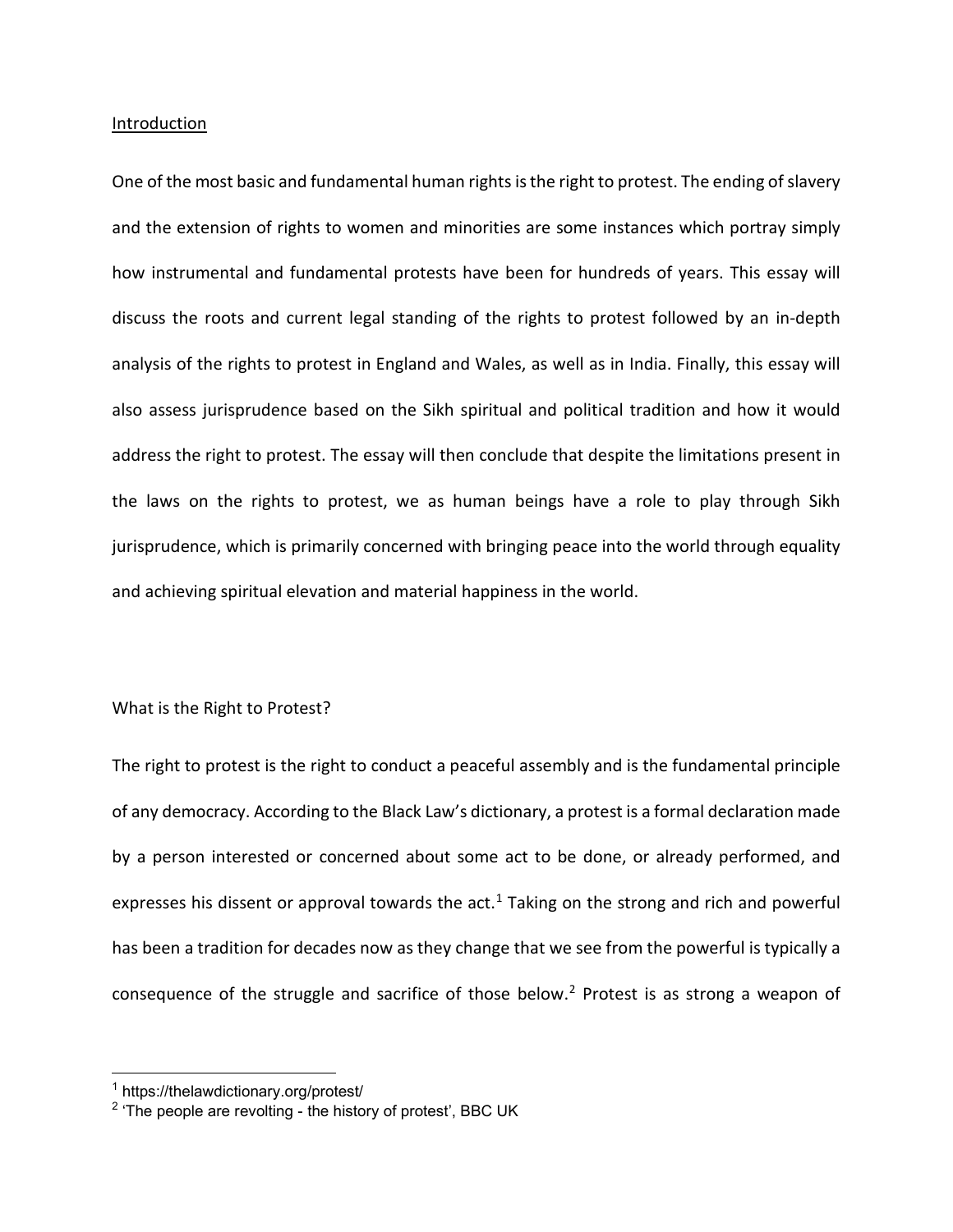change as it has ever been, from affluent barons taking on a wealthy leader to to the demands and injustices encountered by millions today.<sup>[3](#page-2-0)</sup> In this essay, I will further explore the importance of the rights to protest from a legal point of view.

## Right to Protest in England and Wales

Protesting is a part of a long, proud history of England and Wales. The early protests in England date right back to the 1300s, where rebels marched in London to protest poll tax till this very day, with one of the most recent protests being held early this year, which was ironically to protest the new policing bill that threatened the rights of citizens to protest. Every year, the country sees thousands of its citizens demonstrating and protesting on public streets for all types of causes and usually, these protests take place peacefully and without any form of violence.<sup>[4](#page-2-1)</sup> England has ratified a number of binding international human rights instruments which guarantee the peaceful right to protest including the Charter of Fundamental Rights of the European Union.<sup>[5](#page-2-2)</sup> Under the European Convention of Human Rights, an individual has the right to hold his/her own opinion as well as to receive and impart information without any interference from public authorities.<sup>[6](#page-2-3)</sup> Notably, the Human Rights Act 1998 protects a citizen's right to protest by holding meetings and demonstrations with other people under Article 11. Citizens ought not to be limited from protesting in any shape or form unless it is lawful, proportionate, and necessary to do so in

<span id="page-2-0"></span> $3$  Ibid

<span id="page-2-1"></span><sup>4</sup> https://www.ohchr.org/Documents/Issues/FAssociation/Responses2012/MemberStates/UK.pdf

<span id="page-2-2"></span><sup>5</sup> https://www.libertyhumanrights.org.uk/fundamental/protest-rights/

<span id="page-2-3"></span><sup>6</sup> https://nationallegalservice.co.uk/uk-protest-rights/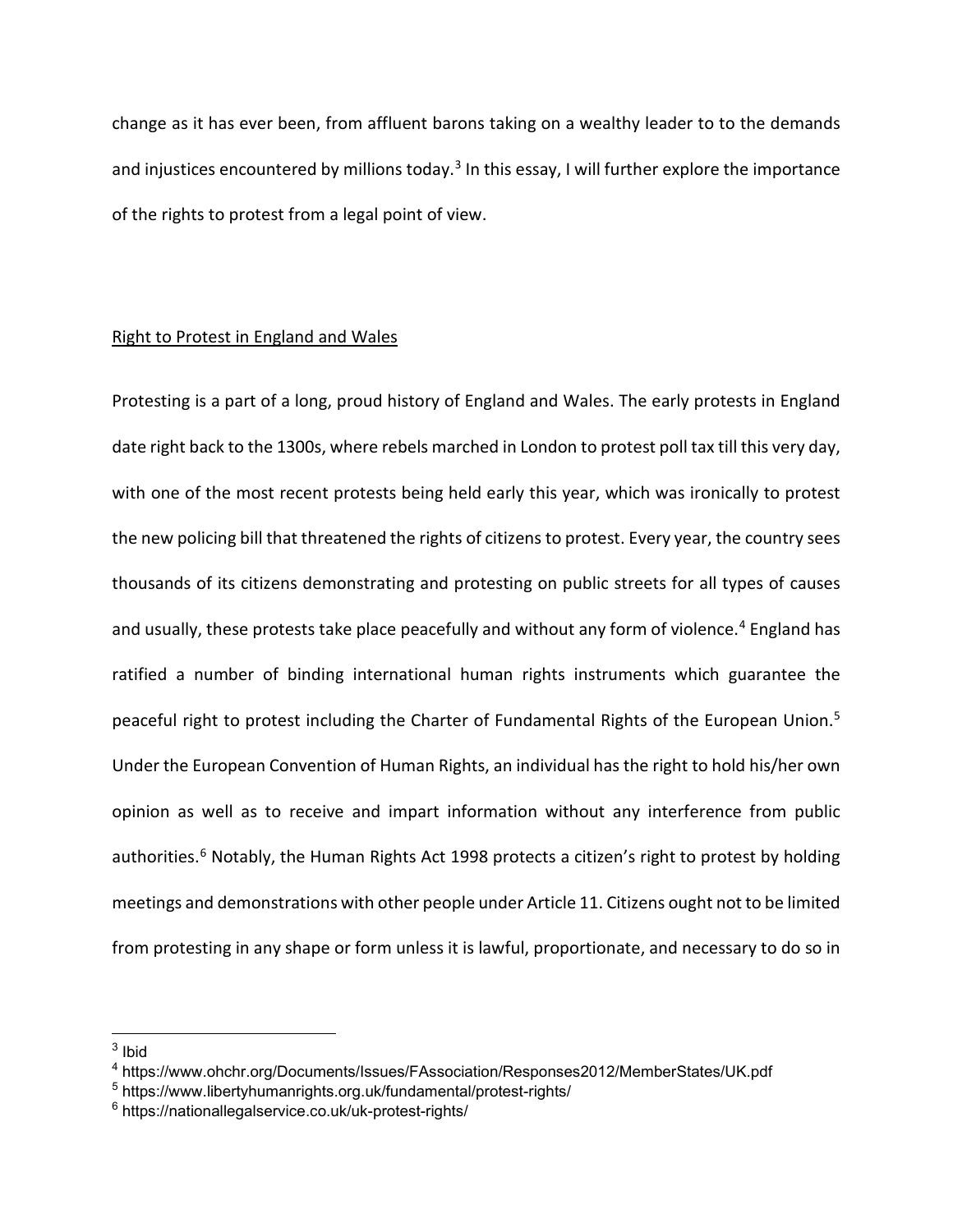order to preserve national security, public safety, preventing crime and disorder, or protecting the health, morals and freedoms of others.<sup>[7](#page-3-0)</sup>

However, since the introduction of the debate of the new policing bill in England and Wales, this basic human right appears to potentially have been jeopardised. Anti-protest restrictions are excessively broad, and provide the authorities and the Home Secretary with too much discretion, thereby affecting the human rights standards.<sup>8</sup> Not only would police authorities be allowed to impose a wide array of strict conditions on protests under the new Police, Crime, Sentencing and Courts Bill, but it would also make it a crime for protestors carrying out those activities despite having no prior warnings or knowledge of the misconduct.<sup>[9](#page-3-2)</sup> This is a huge contrast with the current law which makes it compulsory for protestors to be fully informed and aware of their actions prior to having any action taken towards them for having broken the law. It is of no surprise that ministers and police authorities alike are of the opinion that this new Bill is very much necessary, especially as they were unable to control the impact of the Extinction Rebellion protest in 2019.[10](#page-3-3)

In addition, the Home Office opines that the new law still very much protects the rights to protest of citizens though this matter is highly debatable as it may encompass police officers potentially abusing their powers by taking advantage of the very citizens they pledge to protect.<sup>[11](#page-3-4)</sup> From the heartbreaking murder of George Floyd to the police abusing their stop and search powers in the

<span id="page-3-0"></span><sup>7</sup> Article 11 Human Rights Act 1998

<span id="page-3-2"></span><span id="page-3-1"></span><sup>8</sup> 'Anti-protest curbs in UK policing bill 'violate international rights standards'' The Guardian, 28 April 2021 <sup>9</sup> 'What is the Police, Crime, Sentencing and Courts Bill and how will it change protests' BBC, 22 March 2021

<span id="page-3-3"></span> $10$  Ibid

<span id="page-3-4"></span> $11$  Ibid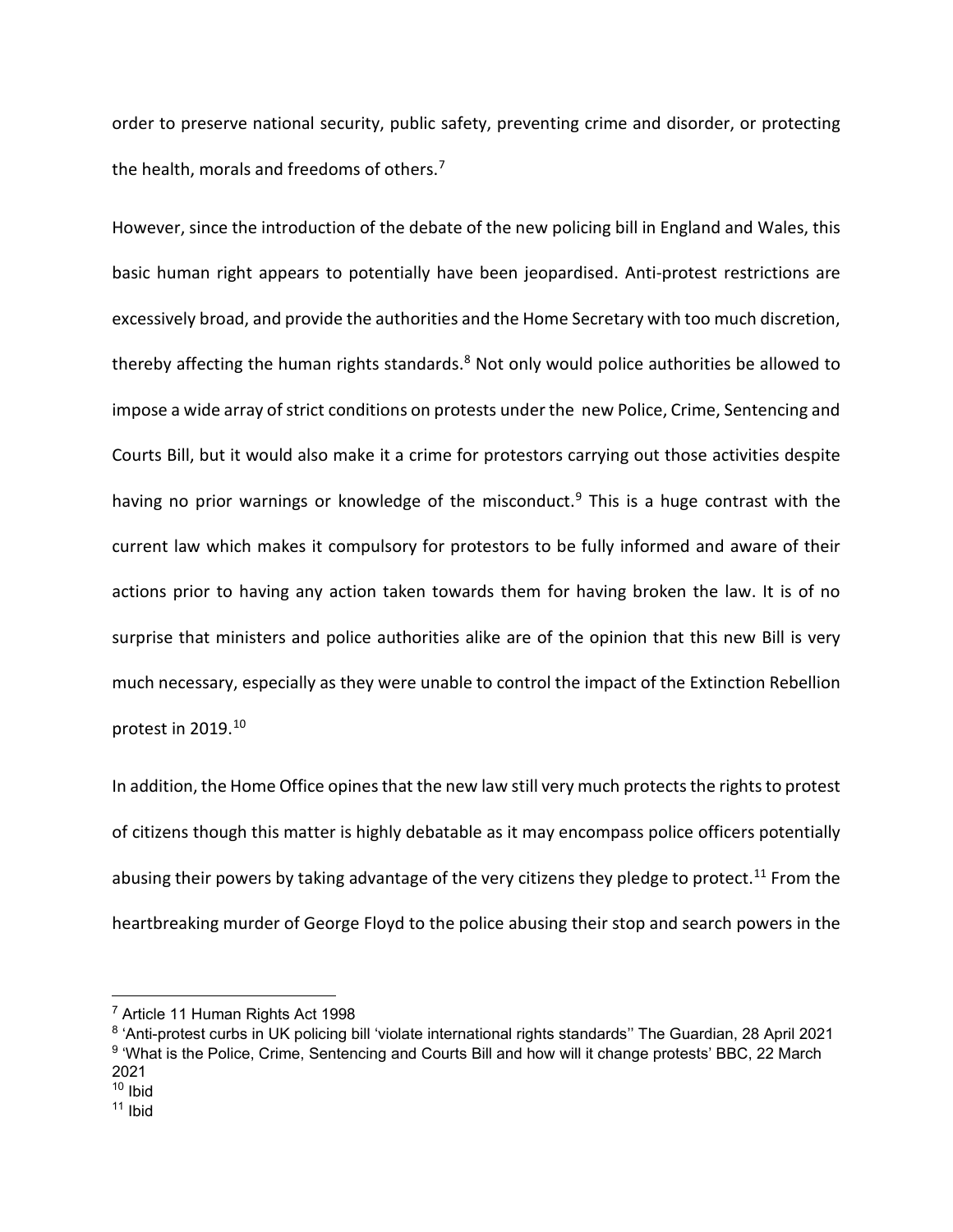UK recently, there are indeed many instances that have come to light which expose the discriminatory use of police powers, and allowing for this Bill to pass would almost certainly guarantee an abuse of power at some point which is all too risky and unnecessary. A recent example includes 26-year-old Jasmine bearing noticeable bruising and injuries as a result of being hit by batons and shields, as well as being bitten by a police dog during her participation in the 'Kill the Bill' protest against the new Police, Crime, Sentencing and Courts Bill.<sup>[12](#page-4-0)</sup> Even though it is still not an entirely common occurrence in England and Wales to see many arrested or abused under police power, a British Politics and Legislative Studies spokesperson commented that the COVID-19 regulations, as well as the Police, Crime and Sentencing Bill, have given the police *carte blanche* to act with impunity on the ground.<sup>[13](#page-4-1)</sup> As a result, the current proportion of arrests of lawful observers and the grounds for such arrests are fundamentally a vehicle for the police to exert power and unfettered authority.<sup>[14](#page-4-2)</sup>

Thus, in my personal opinion, the introduction of this new Bill does little to respect human rights. This is primarily because in addition to the above, the proposed conditions that are triggered by noise strikes goes against the main purpose of a protest - to have voices heard. Limiting the numbers and duration of a protest would lead to a negative impact on large demonstrations as the existing law in England and Wales already addresses the issue of noise and provides a number of powers to the police to deal with.<sup>[15](#page-4-3)</sup> Although there are certainly circumstances under which

<span id="page-4-0"></span><sup>&</sup>lt;sup>12</sup> Nabeela Zahir, 'UK: Tensions grow between protestors and scandal-hit police' Al Jazeera, 20 April 2021

<span id="page-4-1"></span> $13$  Ibid

<span id="page-4-2"></span> $14$  Ibid

<span id="page-4-3"></span><sup>15</sup>https://committees.parliament.uk/committee/93/human-rights-joint-committee/news/156037/governmentplans-to-change-law-to-restrict-demonstrations-breach-human-right-to-protest-says-jchr/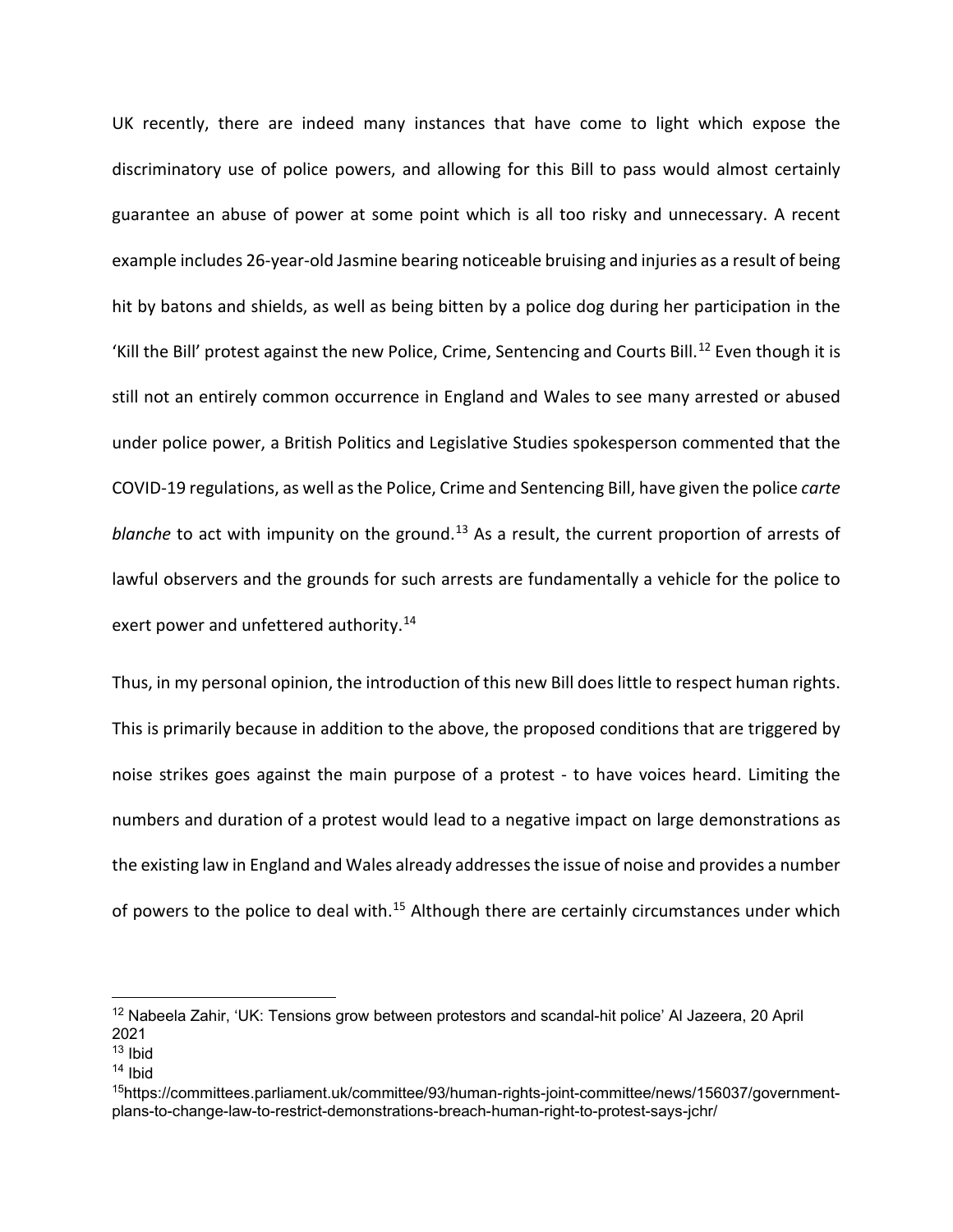the failure to comply with police conditions ought to be justified, there are many circumstances under which peaceful protestors may be criminalised.<sup>[16](#page-5-0)</sup> A matter of concern is also the effect the Bill may have on minority ethnic groups as a high number of brown and black people have been targeted as victims of arrest at protests. However, as I will proceed to explain below, the justice system, or lack thereof in certain instances, does not necessarily put a halt to one's right to protest or to stand up for what is right.

### Right to Protest in India

In India, one of the largest democratic countries in the world, protest too plays an important role as it does in most of the existing liberal democratic nations. In the case of *Ramlila Maidan Incident v Home Secretary, Union of India and Ors*, the Supreme Court had stated, "Citizens have a fundamental right to assembly and peaceful protest which cannot be taken away by an arbitrary executive or legislative action." Similarly, to the rights to protest in England and Wales, it is important that these protests are non-violent and have appropriate permission.<sup>[17](#page-5-1)</sup> The right to protest peacefully is contained in the Indian Constitution Article 19(1)(a) which guarantees the right to freedom of speech and expression and Article 19(b) which assures citizens the right to protest peacefully without any arms. Again, similarly to the rights to protest in England and Wales, the right to protest in India are subject to reasonable restrictions which include protecting the interests of public order. However, unlike in England and Wales, it cannot be overlooked that

<span id="page-5-0"></span> $16$  Ibid

<span id="page-5-1"></span><sup>&</sup>lt;sup>17</sup> 'Citizen Protests in India: Rights, Duties and Permissions Needed' The Better India, 18 December 2019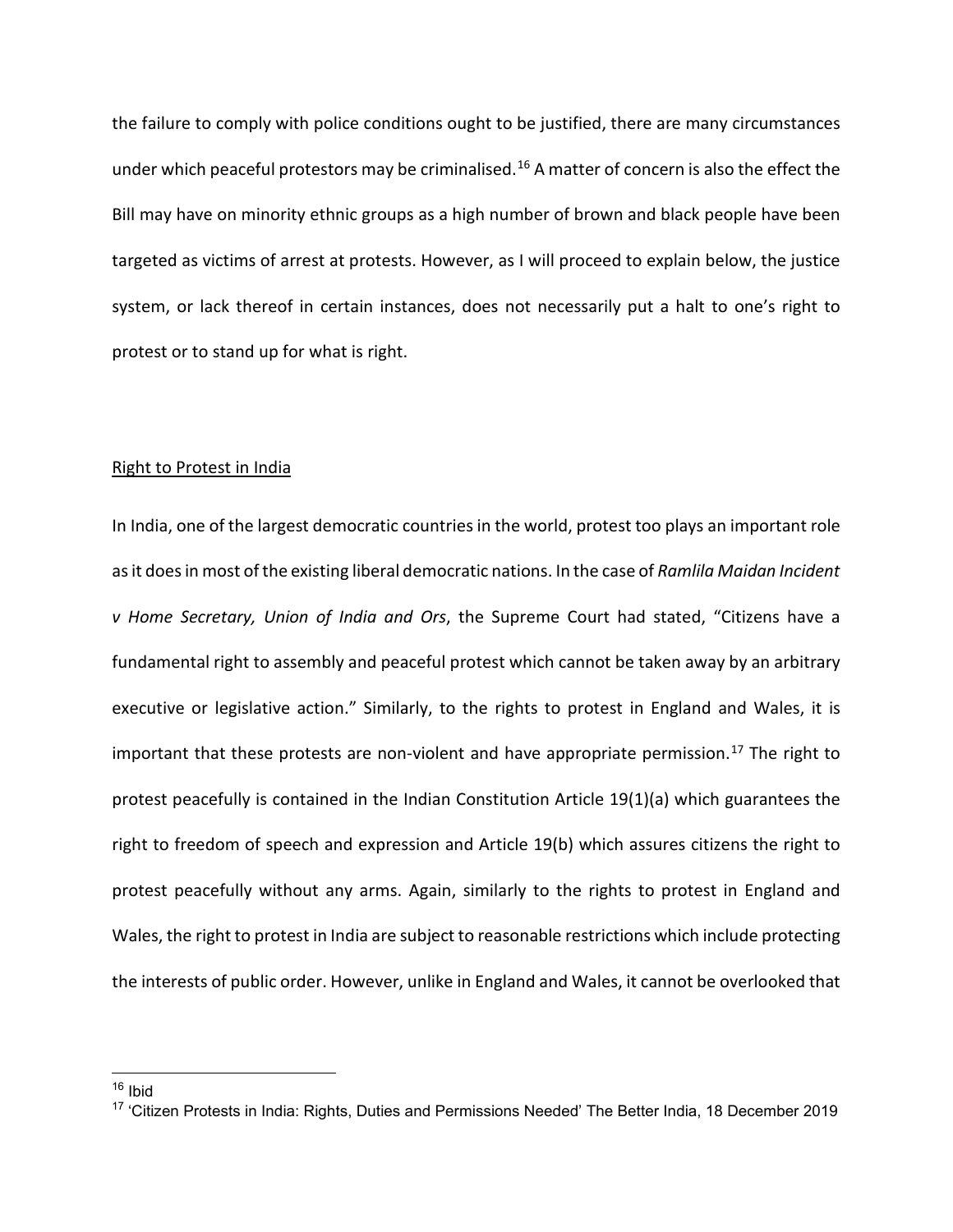protests are permitted in the country, despite the fact that they have little impact due to the ruling government's increasing corruption and ineptitude.<sup>18</sup>

In India today, many protests, despite having a great objective, frequently fail to produce meaningful outcomes.[19](#page-6-1) The government of India has taken very drastic measures to put down what were fundamentally democratic and peaceful protests (with the exception of a few that weren't).<sup>[20](#page-6-2)</sup> Some of the examples include Anna Hazare's campaign, where the police prescribed a list of dos and don'ts and restricted the number of protestors allowed; in Guwahati, the police were let loose on those protesting the harassment of a girl by a gang prompted by a television crew.[21](#page-6-3) In another instance, following the gang rape and fatal attack and Jyoti Singh, a 23-year-old woman, the Delhi police retaliated against protests by youth and women.<sup>[22](#page-6-4)</sup> The protestors had taken the India Gate-Raisina Hill area of the capital, which houses the President's official residence - Rashtrapati Bhavan, Parliament House, Prime Minister's Office and most important ministries.<sup>[23](#page-6-5)</sup> The police did not only evacuate the protestors from the premises, but also proceeded to shut down the Metro rails.<sup>[24](#page-6-6)</sup> However, this did little to dampen the energy and spirits of the protestors, who demanded justice for the victim and a safer environment for all women, which ties in to the country requiring an accountable government and a rule of law that is just.[25](#page-6-7)

<span id="page-6-1"></span><sup>19</sup> Ibid

- <span id="page-6-3"></span> $21$  Ibid
- <span id="page-6-4"></span> $22$  Ibid
- <span id="page-6-5"></span> $23$  Ibid
- <span id="page-6-6"></span> $24$  Ibid
- <span id="page-6-7"></span> $25$  Ibid

<span id="page-6-0"></span><sup>&</sup>lt;sup>18</sup> Sourab Bhatar and Dr. Nidhi Tyagi, 'Role of protest in democracy' (2019)

<span id="page-6-2"></span> $20$  B S Arun, 'Curbing the right to protest' Deccan Herald, 6 January 2013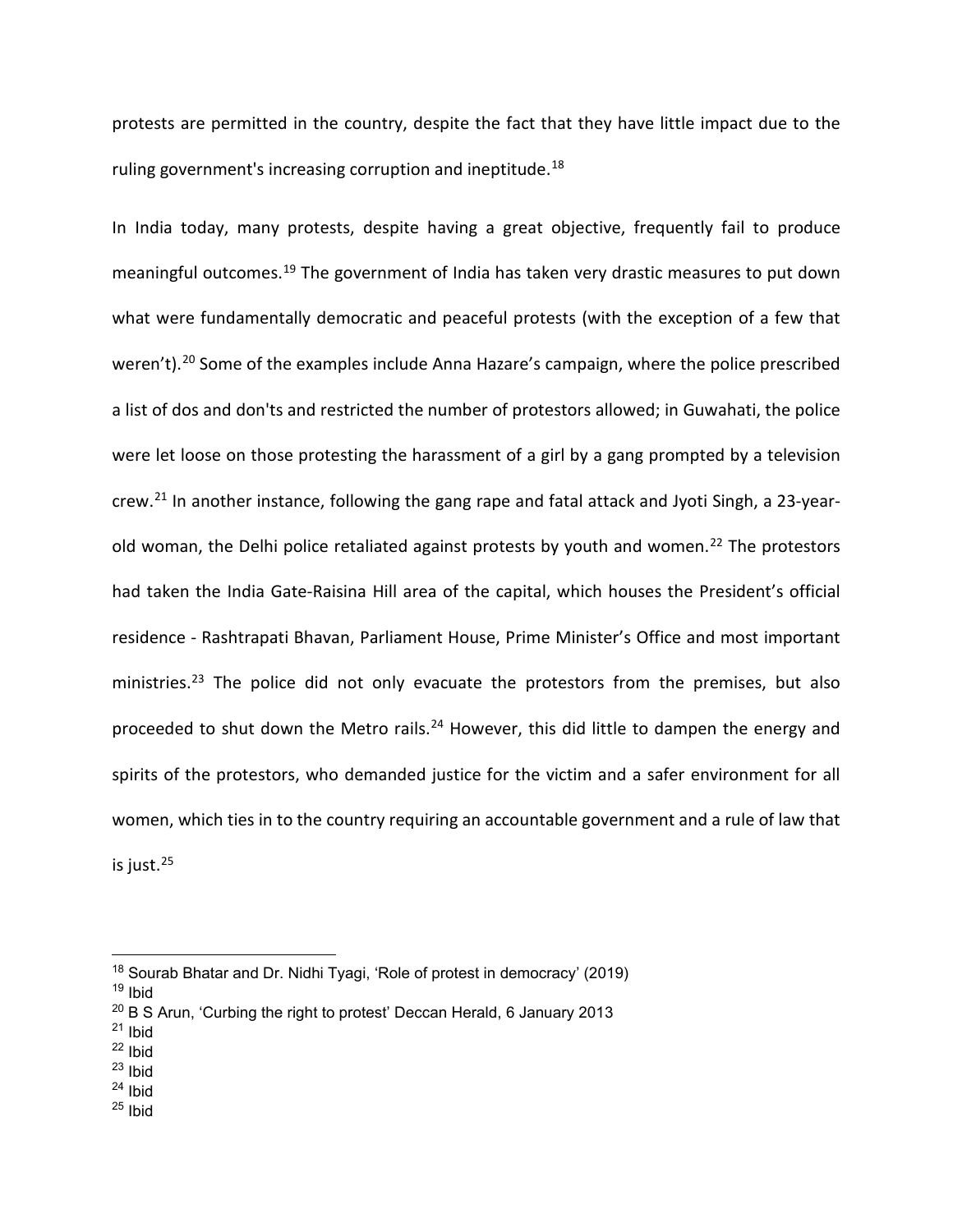The issues above thus raise a couple of important questions: is it now becoming a new trend to silence peaceful and democratic protests, which is a democratic right of every citizen? Is it fair to limit the freedom of expression of those who are demonstrating while exercising their constitutional right to free speech?<sup>[26](#page-7-0)</sup> However, as rightfully noted by B S Arun in his article, 'Curbing the right to protest', the government's intolerance to protests and the police repression in mass protests may have successfully contained several protests but this is just the beginning of many to come. With that being said, I would like to take this opportunity to highlight the recent farmers' protest led by the Sikhs from Punjab below. The ongoing protest, which will be discussed in further detail, isn't simply a battle to secure legal guarantee for minimum support price or to seek repeal of the newly enacted controversial legislations without taking into account the farmers' vote of confidence.<sup>[27](#page-7-1)</sup> It is also to prevent the rich and elite of India from robbing farmers' labour powers without paying the costs of doing so. $^{28}$  $^{28}$  $^{28}$  And importantly, while these protests are primarily about equal rights for people of all backgrounds and do not have a religious component per se, there is a significant religious dimension<sup>[29](#page-7-3)</sup> which will be highlighted after this.

### Sikh Jurisprudence and its Role in the Rights to Protest

There are instances where the legal system serves as a tool for the political system, and there are times when the religious system serves as a tool for the political system, or vice versa, but the

<span id="page-7-0"></span> $26$  Ibid

<span id="page-7-1"></span> $27$  Kancha Shepherd, 'Why the farmers' protest is led by the Sikhs of Punjab' The Print, 28 December 2020

<span id="page-7-2"></span> $28$  Ibid

<span id="page-7-3"></span><sup>&</sup>lt;sup>29</sup>https://berkleycenter.georgetown.edu/responses/indian-farmer-protests-are-animated-by-sikh-faithpunjabi-history-of-fighting-injustice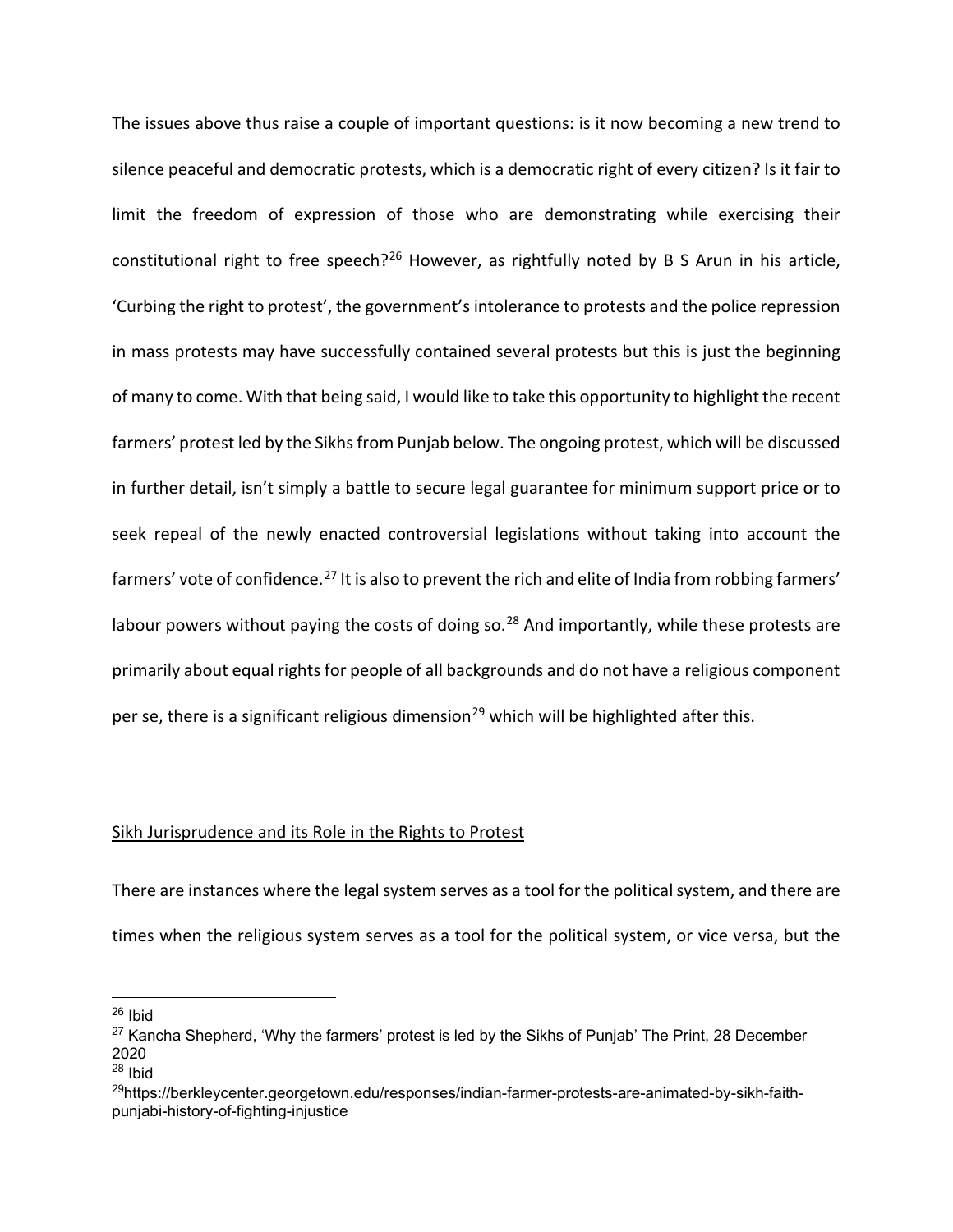matter that always remains at a constant is that there is a relationship between the legal and religious systems.[30](#page-8-0) The term jurisprudence, which is derived from the latin term *juris prudentia*, means the study, knowledge and science of law. $31$  The following, extracted from Wikipedia, though by no means definitive or authoritative, provides a helpful summary of Sikhism.<sup>[32](#page-8-2)</sup>

*Sikhism or Sikhi Sikkhī, from Sikh, meaning a ("disciple", or a "learner"), is a religion that originated in the Punjab region of the Indian subcontinent about the end of the 15th century. It is one of the youngest of the major world religions. The fundamental beliefs of Sikhism, articulated in the sacred scripture Guru Granth Sahib, include constant spiritual meditation of God's name, being guided by the Guru instead of yielding to capriciousness of mind or psyche, living a householder's life instead of monasticism, truthful action to dharam (righteousness, moral duty), being of selfless service to others, equality of all human beings, and believing in God's grace.[33](#page-8-3)*

Guru Nanak Dev Ji, the founder of Sikhism around 500 years ago, drew notable teachings and ideas of having just one God and that all human beings can have direct access to God without any rituals necessary. His most radical social teachings denounced the caste system and announced that everyone is equal, regardless of caste and gender.<sup>[34](#page-8-4)</sup> Guru Nanak's teachings can also broadly be summarised under three pillars; *Kirat Karo*, which means to earn an honest, pure and dedicated living by exercising one's God given abilities and hard labour for the improvement of the individual; *Naam Simran*, which is meditation and contemplating the various names of

<span id="page-8-0"></span> $30$  Monica Sanders, 'The relationship between religion and the law' (2020)

<span id="page-8-1"></span><sup>31</sup> https://www.law.cornell.edu/wex/jurisprudence

<span id="page-8-2"></span> $32$  Legal Opinion - In the matter of Sikhism and the national census

<span id="page-8-3"></span><sup>33</sup> https://en.wikipedia.org/wiki/Sikhism

<span id="page-8-4"></span><sup>34</sup> 'Religions - Sikhism: Guru Nanak', BBC, 07 October 2011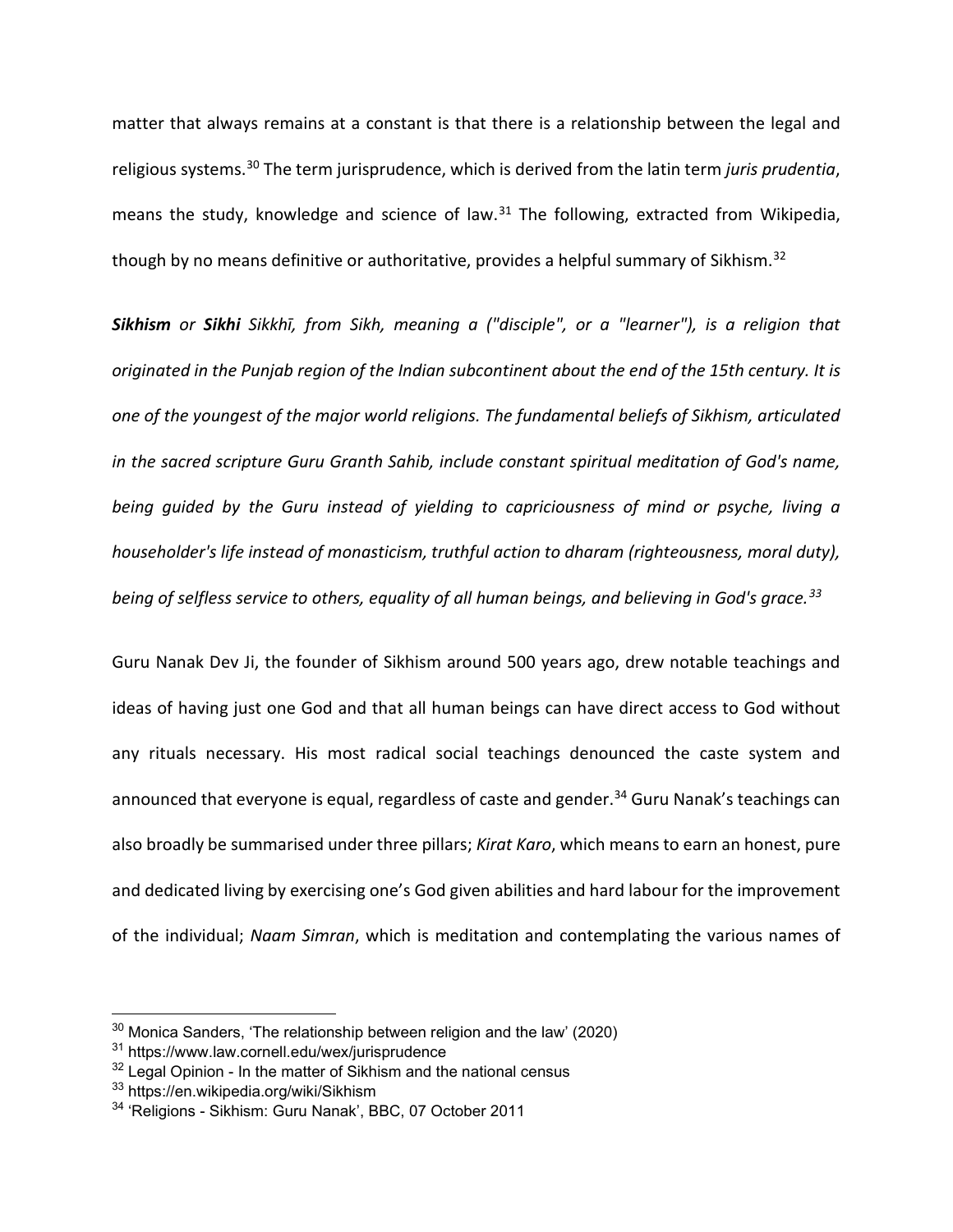God, especially by the chanting of the word *Waheguru*, and *Vand Chakko*, which means to appreciate and share what we have together as a community.<sup>[35](#page-9-0)</sup>

As a faith rooted in love, Sikhism not only stands for equality but also upholds the values of honesty, compassion, generosity, humility, integrity, service, and spirituality on a daily basis.<sup>[36](#page-9-1)</sup> While there is no institutional Sikh jurisprudence because the religion has no formal code of laws or clergy, I believe that the faith's ideals and values constitute the basics of Sikh jurisprudence. Guru Nanak's teachings have taught us to live fearlessly and stand up to injustice no matter the consequences, according to Sikh tradition. The other Gurus mirrored this sentiment as they were equally as unafraid to speak truth to power and fight injustice.<sup>[37](#page-9-2)</sup> Guru Tegh Bahadur exemplified this through the sacrifice made when the Kashmiri Brahmins sought assistance and safety from the then Mughal ruler, Aurangzeb.<sup>[38](#page-9-3)</sup> This had led to Guru Tegh Bahadur's arrest and martyrdom in Delhi as the Guru could not be persuaded to abandon his faith and was thus unable to save himself from persecution. Such sacrifices were echoed by Guru Gobind Singh's younger sons, in their refusal to submit to Wajid Khan's dictation and his older two sons in their battle against the army. This is not excluding Guru Gobind Singh's mother, Gujar Kaur's sacrifice, which today inspires us to fight against oppression.<sup>[39](#page-9-4)</sup> And today, the very Sikhs of Punjab march on today to protest against the ongoing injustice and unfairness that is taking place, spurred on by a fundamental tenet in Sikhism, '*sarbat da bhalla*' - working towards the common good for all.

<span id="page-9-0"></span><sup>35</sup> https://reflectandrespond.com/guru-nanak-dev-ji-3-teachings-kirat-karo-naam-japo-vand-chako/

<span id="page-9-1"></span><sup>36</sup> https://www.mesaaz.gov/home/showpublisheddocument?id=22622

<span id="page-9-2"></span> $37$  Ibid

<span id="page-9-3"></span><sup>38</sup> https://www.sikhiwiki.org/index.php/Kashmiri\_pandits

<span id="page-9-4"></span><sup>&</sup>lt;sup>39</sup> Jaspal Singh, 'As India protests CAA, a reminder from Sikh history of fight against oppression' The Wire, 17 December 2019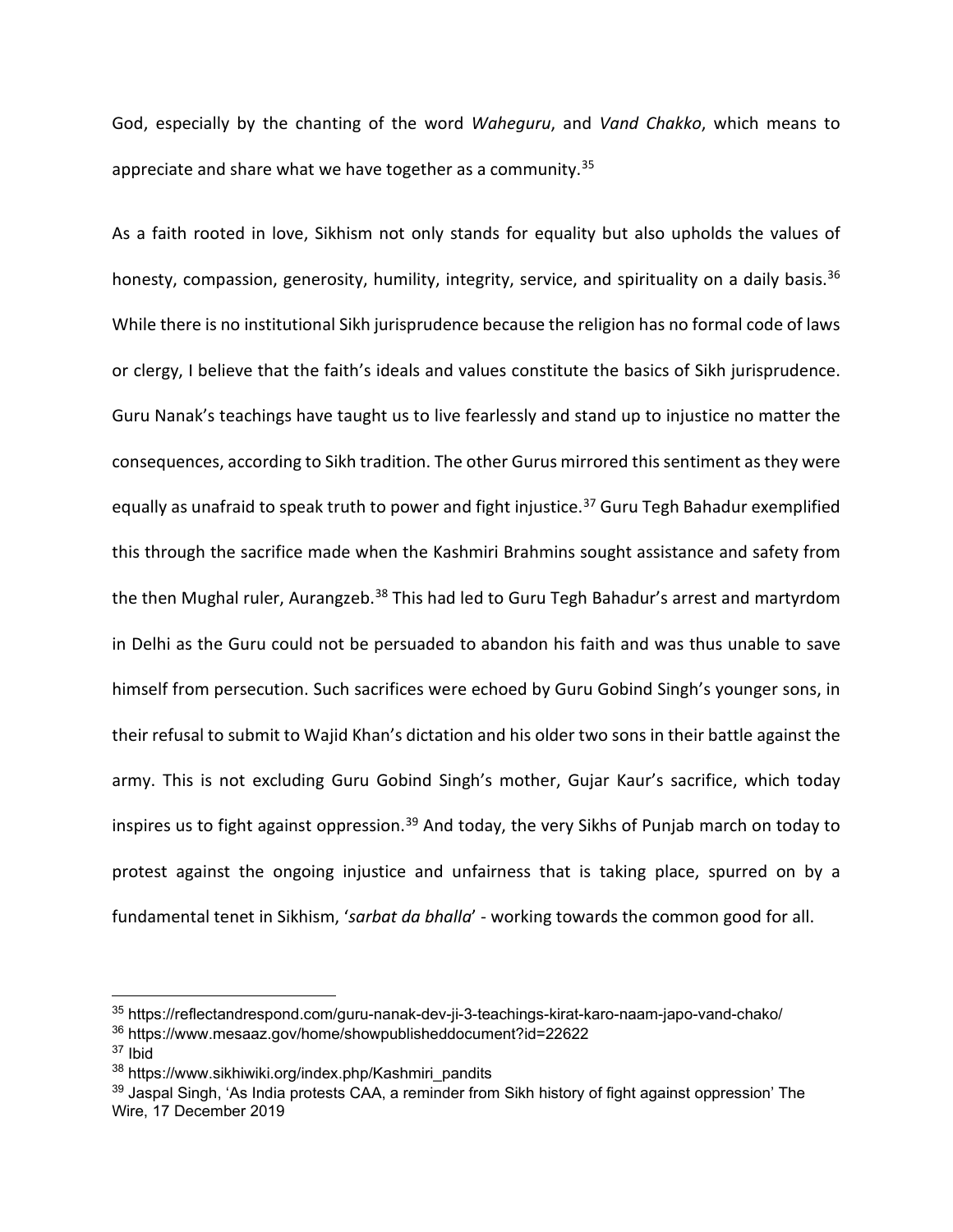As aforementioned above, the Sikh farmers from the breadbasket of the country have ultimately picked up on the cudgel to defend the labour, which is held in high regard in Sikhism. Punjab's agricultural process is based on the social foundation of everyone working on the land with dignity.<sup>[40](#page-10-0)</sup> The advancement of Punjab agriculture is rooted in the social base of everyone working on the farm with dignity. Disagreements between Sikhs and the Indian government have been ongoing for decades now and include violence that has ravaged the state and left thousands of civilians dead.[41](#page-10-1) The prior protest too emerging from national resistance and the demands for equal opportunities has made it evident that the Sikh faith fuels these efforts.<sup>[42](#page-10-2)</sup> Therefore, it should come as no surprise to anyone who is familiar with the Sikh faith that protest is nothing new to us; in fact, it permeates Sikh's past, present and future as Sikh narratives have always been filled with characters who stand up for what is just and right.

Notably, these protests have not just been limited to those from India, but they have also seen those from England supporting them by taking it to the streets and Internet to register their support.<sup>[43](#page-10-3)</sup> This again boils down to the fact that protests have always been used as a method for protestors to portray themselves in a certain manner and to enact a social position.<sup>[44](#page-10-4)</sup> In today's scenario, the context may differ from what the Gurus and our Sikh ancestors have endured, but it ultimately bears the same principles. As noted by the Patiala Sikh Students' President in 2008, "To protest meant being a *Khalsa*". Hence, tens of thousands of farmers who are protesting the

<span id="page-10-0"></span><sup>40</sup>https://berkleycenter.georgetown.edu/responses/indian-farmer-protests-are-animated-by-sikh-faithpunjabi-history-of-fighting-injustice

<span id="page-10-1"></span> $41$  Ibid

<span id="page-10-2"></span><sup>42</sup> Ibid

<span id="page-10-3"></span><sup>&</sup>lt;sup>43</sup> Sandish Shoker, 'Why UK protestors are supporting Indian farmers' BBC, 12 December 2020

<span id="page-10-4"></span><sup>44</sup> Lionel Baixas and Charlene Simon, 'From protestors to martyrs: how to become a 'true' Sikh' (2008)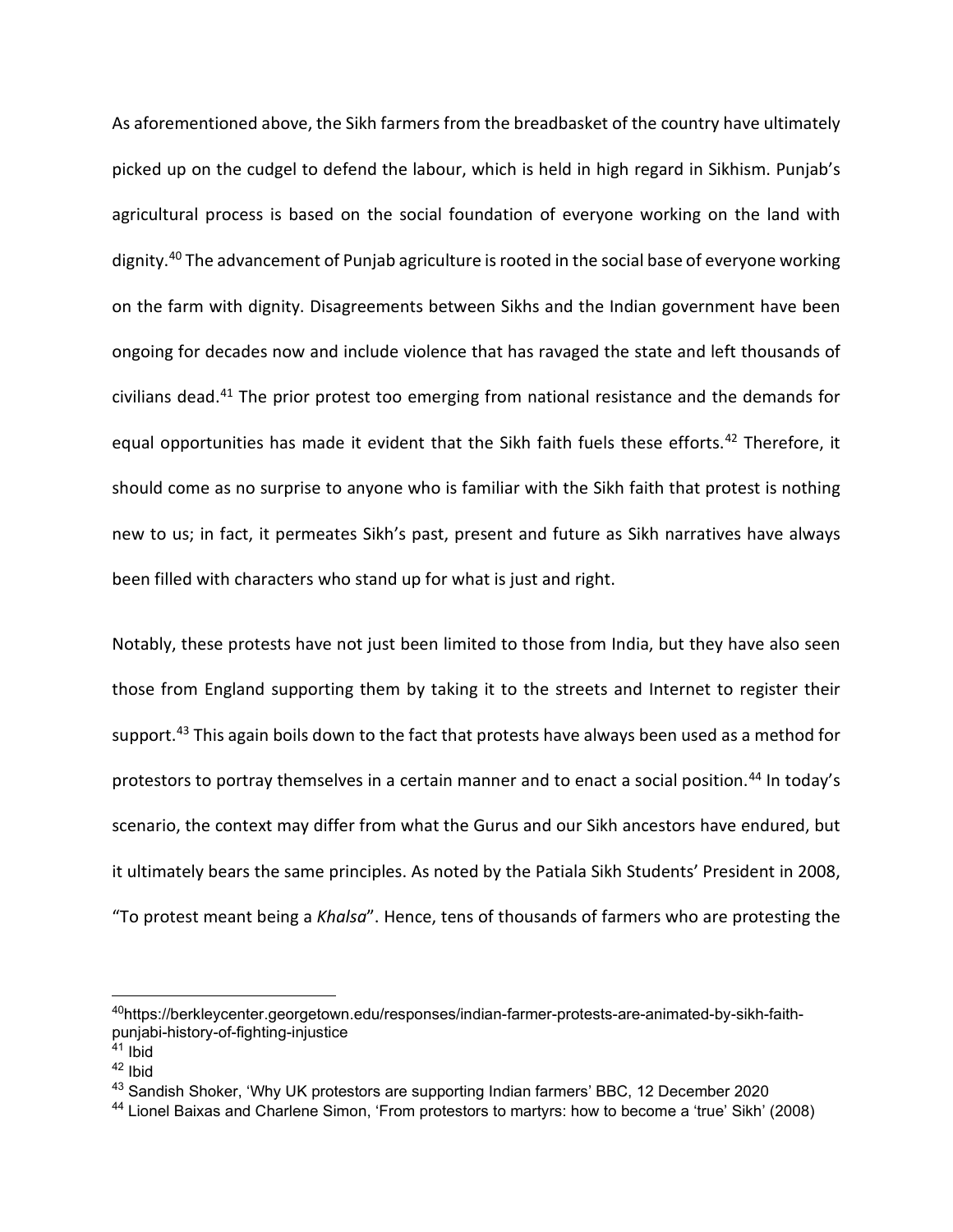controversial laws passed by the Modi government are following the same route taken by the Gurus<sup>[45](#page-11-0)</sup> and feel it their responsibility to protest to prove what a true Sikh identity is.<sup>[46](#page-11-1)</sup> As mentioned by a 54-year-old Sikh farmer, Jagmeet Singh, the Sikhs were once fighting the Mughals and today they fight the Modi government, and will continue to rise up against any form of oppression[.47](#page-11-2) People from various castes and backgrounds, including a large number of women, have been playing a vital role in these protests. Hence, I would argue that the right to protest is not simply a legal right but also bears the basic teachings of Sikhism and in turn, Sikh jurisprudence which contains the basis of these teachings.

### **Conclusion**

The laws in England and Wales, and India bear many similarities and certain differences in regard to the rights to protest, with limitations present in both. However, both are democracies and the right to protests must only be read in this light. The right to protest is the burner which keeps the balloon of democracy afloat, bringing it to greater heights. It is the lifeblood and an absolute symbol of a healthy, thriving democratic polity. A democracy which prioritises the welfare of its people, will essentially protect and uphold the right to protest. However, all fundamental rights are not absolute. The thin line between protests and riots is an abyss of conflicting interpretations. The law attempts to fill this abyss with enumerated restrictions and clarifications

<span id="page-11-0"></span><sup>&</sup>lt;sup>45</sup> Fateh Veer Singh, 'Protesting farmers recall the heroics of Guru Tegh Bahadur to draw inspiration' The Wire, 30 November 2020

<span id="page-11-1"></span><sup>46</sup> Lionel Baixas and Charlene Simon, 'From protestors to martyrs: how to become a 'true' Sikh' (2008)

<span id="page-11-2"></span><sup>&</sup>lt;sup>47</sup> Fateh Veer Singh, 'Protesting farmers recall the heroics of Guru Tegh Bahadur to draw inspiration' The Wire, 30 November 2020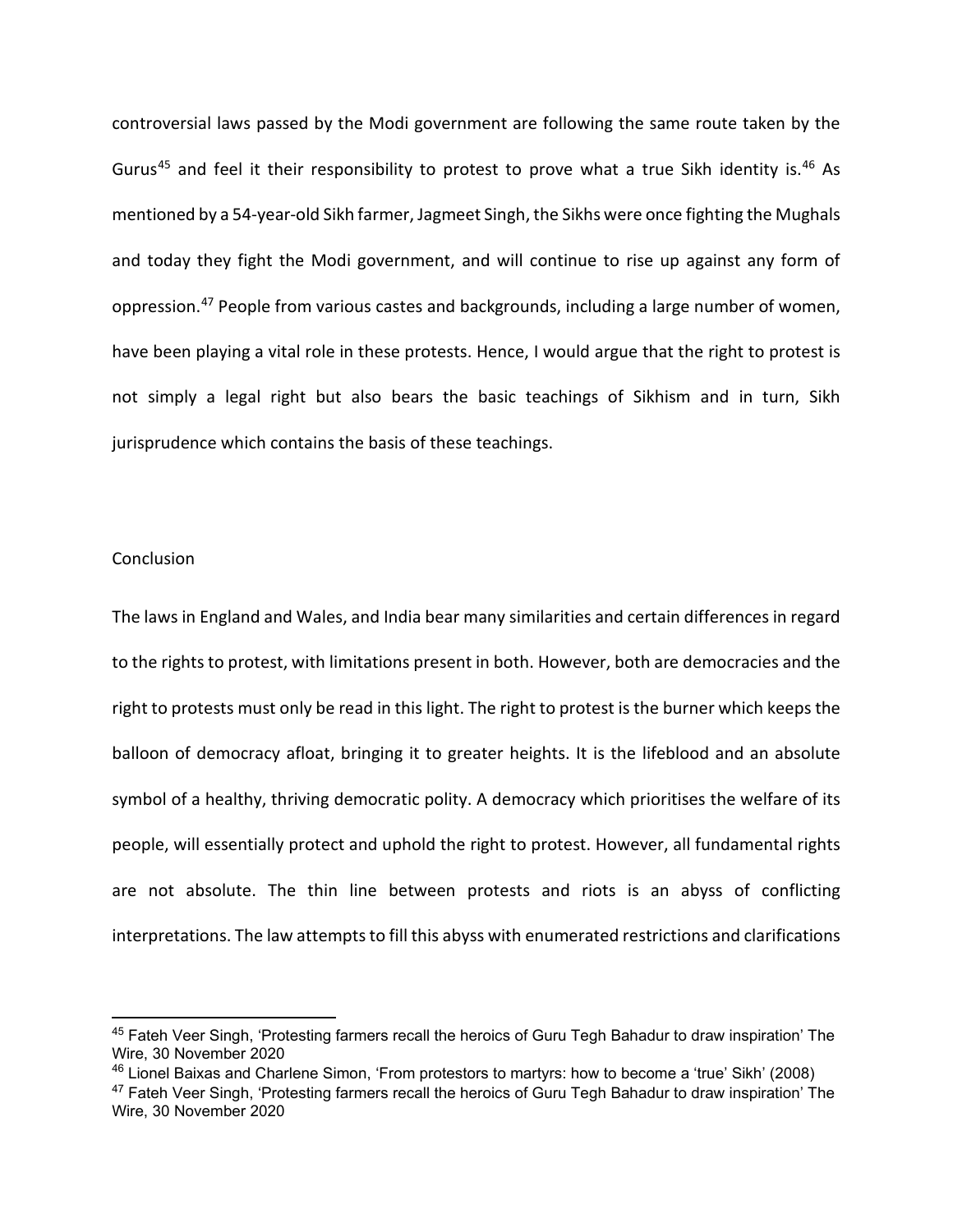on what each side means; the balance must be just right, the scales must not tip in favour of one above the other, and that in itself is a gargantuan task. In Hindi there is a saying, '*saanp bhi mar jaye aur lathi bhi na tute*," which translates to the same way, fight for your rights, stand for your nation but do not do so at the expense of another, or of public property. The right to protest, being a fundamental right in a democracy, should only be regulated by law and on the grounds mentioned in the Constitution and not by any executive instructions. To allow the latter to happen would be to demean the very tenet of democracy. The reasons for protests may be varied, it may stem too from religious thinking and an innate sense of what is just and right, such as the farmers' protests in India.

Whatever the motivation may be, it remains however that the regulation and form the protests take, must comply with only the Constitution, the grundnorm of the country. Anything lesser, would be a serious miscarriage of justice. Martin Luther King Jr stated, "One has not only a legal, but a moral responsibility to obey just laws. Conversely, one has a moral responsibility to disobey unjust laws." Disobedience may take the form of protests. Just as citizens are regulated by the law, the government must be regulated by its citizens' resistance to unjust laws. It is this check and balance which protests provide, that keeps a democracy thriving. Very much like the *Khanda* in Sikhism, the right to protest is a double-edged sword; wield this powerful tool responsibly, unsheathe it wisely and sharpen it with temperance.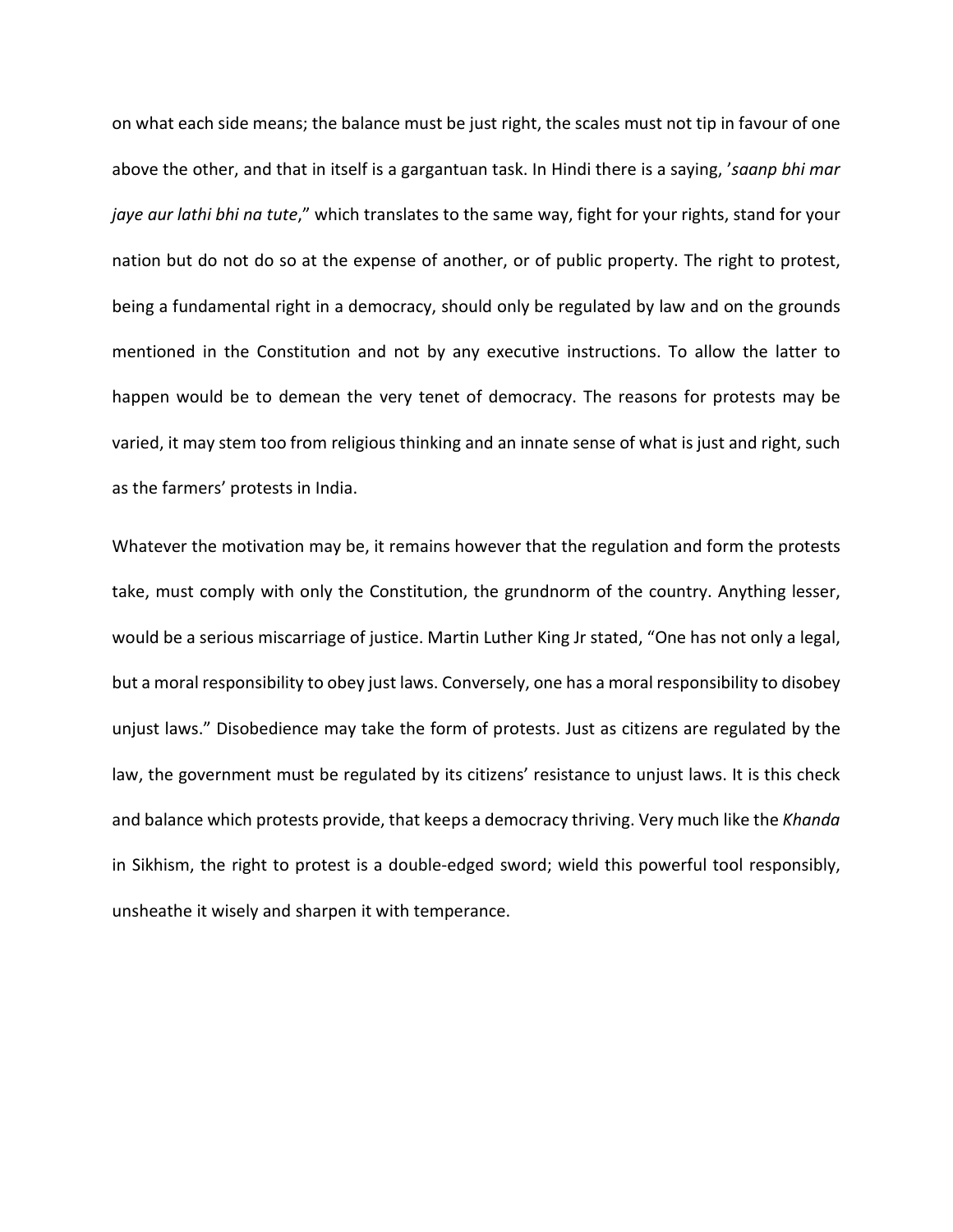# **Bibliography**

## **Statutes**

Charter of Fundamental Rights of the European Union

European Convention of Human Rights

Human Rights Act 1998 (Article 11)

# **Cases**

Ramlila Maidan Incident v Home Secretary, Union of India and Ors

## **Journal Articles**

Baixas L. and Simon C., 'From protestors to martyrs: how to become a 'true' Sikh' (2008)

Bhatar S. and Dr. Tyagi N., 'Role of protest in democracy' (2019)

Sanders M, 'The relationship between religion and the law' (2020)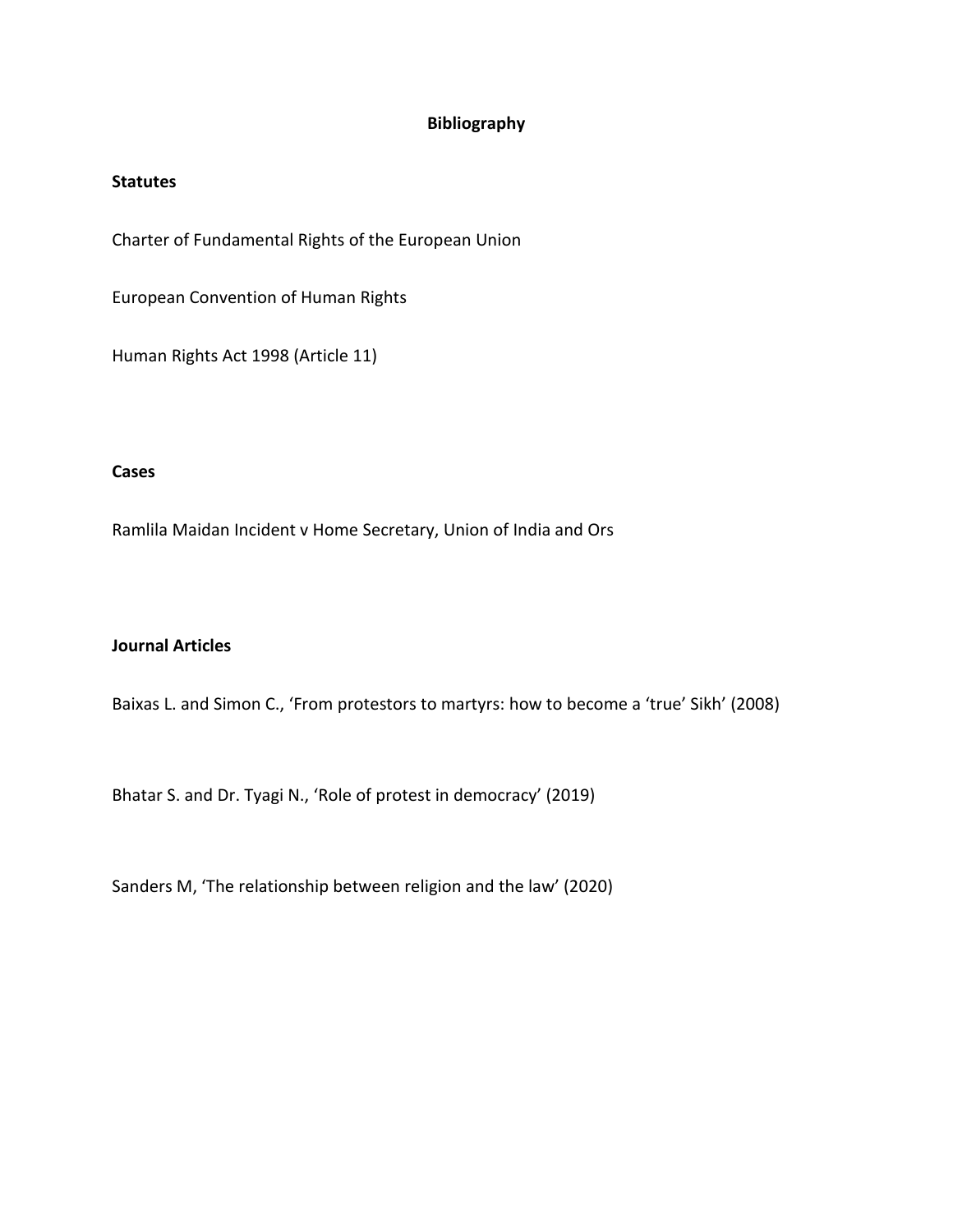## **Newspaper Articles**

'Anti-protest curbs in UK policing bill 'violate international rights standards'' The Guardian, 28 April 2021

B S Arun, 'Curbing the right to protest' Deccan Herald, 6 January 2013

'Citizen Protests in India: Rights, Duties and Permissions Needed' The Better India, 18 December 2019

Fateh Veer Singh, 'Protesting farmers recall the heroics of Guru Tegh Bahadur to draw inspiration' The Wire, 30 November 2020

Jaspal Singh, 'As India protests CAA, a reminder from Sikh history of fight against oppression' The Wire, 17 December 2019

Kancha Shepherd, 'Why the farmers' protest is led by the Sikhs of Punjab' The Print, 28 December 2020

Nabeela Zahir, 'UK: Tensions grow between protestors and scandal-hit police' Al Jazeera, 20 April 2021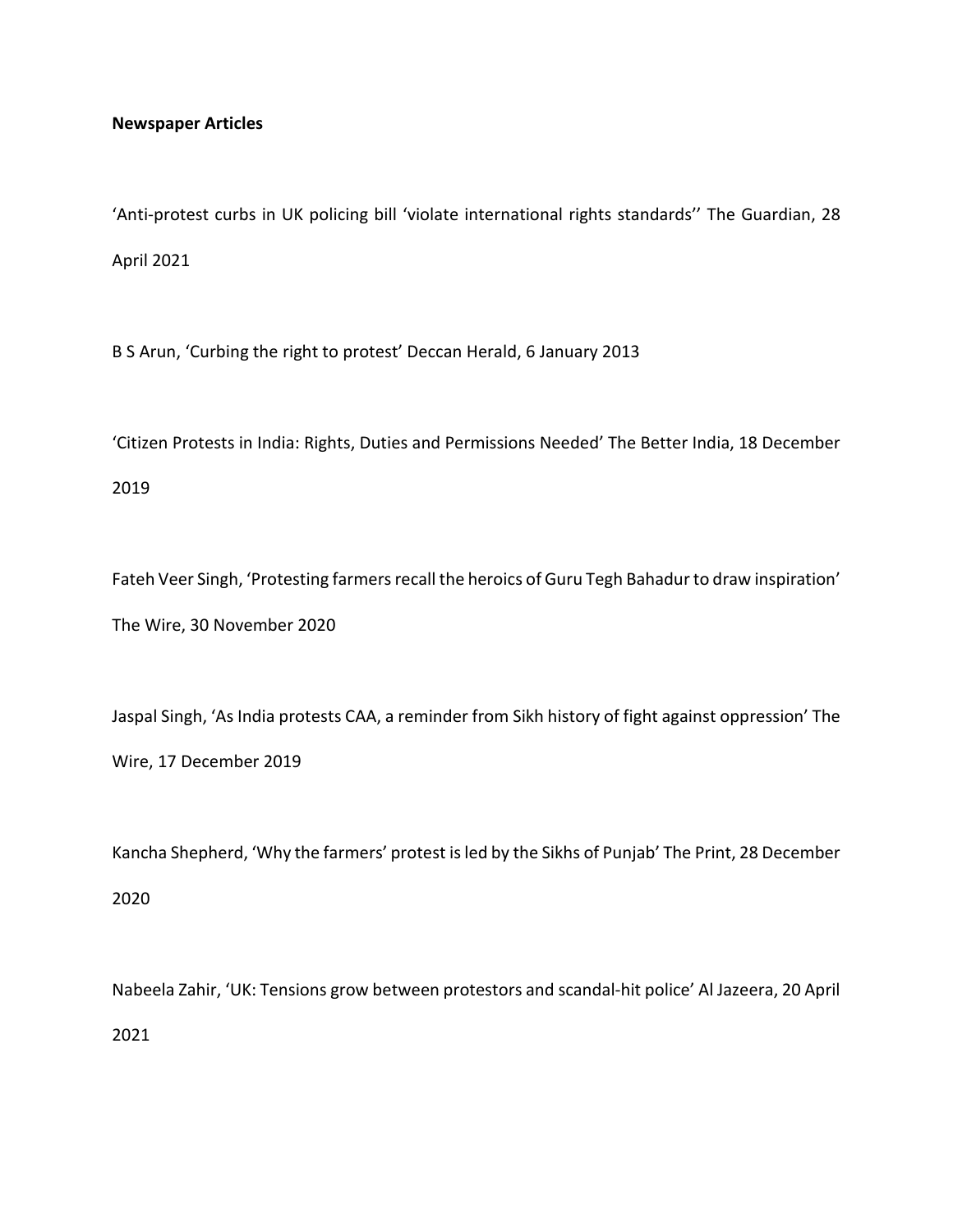'Religions - Sikhism: Guru Nanak', BBC, 07 October 2011

'The people are revolting - the history of protest', BBC UK

## **Websites and other sources**

https://thelawdictionary.org/protest/

https://www.ohchr.org/Documents/Issues/FAssociation/Responses2012/MemberStates/UK.pd f

https://www.libertyhumanrights.org.uk/fundamental/protest-rights/

https://nationallegalservice.co.uk/uk-protest-rights/

https://committees.parliament.uk/committee/93/human-rights-jointcommittee/news/156037/government-plans-to-change-law-to-restrict-demonstrations-breachhuman-right-to-protest-says-jchr/

https://berkleycenter.georgetown.edu/responses/indian-farmer-protests-are-animated-bysikh-faith-punjabi-history-of-fighting-injustice